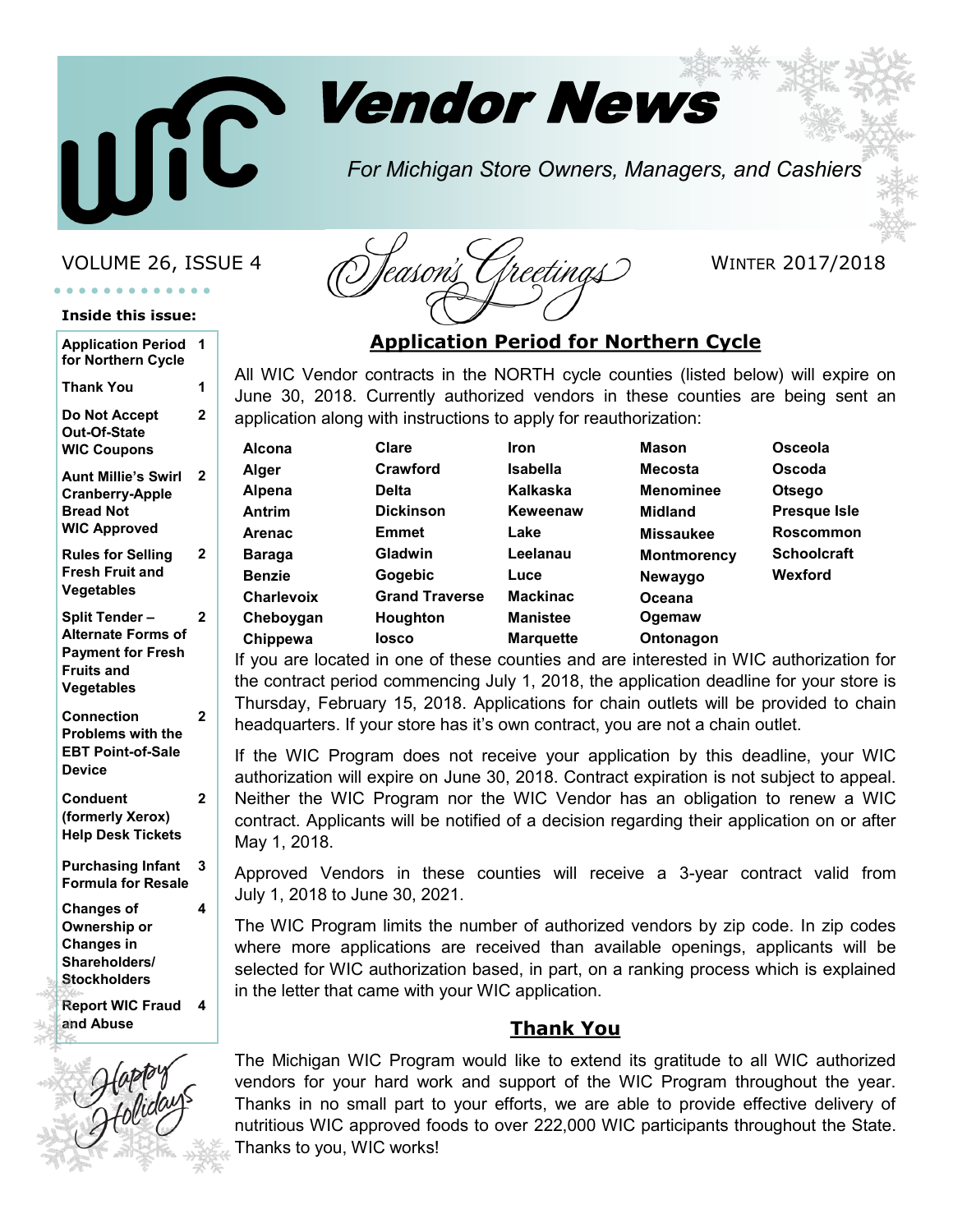#### **Do Not Accept Out-Of-State WIC Coupons**

On occasion, WIC clients who have been issued WIC coupons from another state will attempt to redeem these coupons at an authorized Michigan WIC retailer. Michigan WIC vendors should not accept out-of-state WIC coupons for purchase of WIC foods. Should a client attempt to use their out-of-state WIC coupons, please refer the client to the local WIC office for potential temporary transfer of WIC benefits to Michigan. Due to a variety of issues, the Michigan WIC Program is unable to reimburse vendors who accept out-of-state WIC coupons. Also, we are only able to provide limited assistance to a vendor in seeking reimbursement from the state who issued the benefits.

### **Aunt Millie's Swirl Cranberry-Apple Bread Not WIC Approved**

As a reminder, Aunt Millie's Swirl Cranberry-Apple Bread is **NOT** WIC approved. This product is offered by Aunt Millie's for a limited time during the holiday season, but the ingredients do not meet the WIC requirement for the product to be considered whole grain bread. Aunt Millie's Swirl Whole Grain Raisin with Cinnamon and Aunt Millie's Swirl Whole Grain Cinnamon breads continue to be WIC approved, as they are still manufactured and labeled as whole grain.



#### **Rules for Selling Fresh Fruits and Vegetables**

When selling fresh fruits and vegetables, vendors that use stand alone point-of-sale devices, **must enter the 4469 PLU code and the dollar amount of the sale**. If you try to scan a UPC for a package of fresh fruits or vegetables, the POS will return the "Not A WIC Item" error message. Vendors who use an integrated system should follow the appropriate in-store procedure at the cash register for selling WIC fresh fruits and vegetables. **It is a violation to use the 4469 PLU code to sell any food item other than WIC approved fresh fruits and vegetables.** 

### **Split Tender – Alternate Forms of Payment for Fresh Fruits and Vegetables**

Should the total of fresh fruits and vegetables exceed the dollar amount available on the customer's WIC EBT card, vendors must offer the WIC customer the opportunity to pay the difference using an alternate form of payment or return some products. This alternate tender can be whatever the vendor accepts and the participant decides to use (i.e., cash, check, Food Stamp Bridge Card, credit or debit card).

### **Connection Problems with the WIC EBT Point-of-Sale Device**

Before you call the Conduent (formerly Xerox State and Local Solutions) Help Desk for assistance, verify that your internet or phone connection is functioning properly.

Troubleshooting your internet connection is not the responsibility of Conduent, and you may be charged for a service call if it is determined that your connection problem is related to your internet service provider or telephone company.

## **Conduent Help Desk Tickets**

When you contact the Conduent Retailer Help Desk for assistance, you will be issued a ticket number to track the problem you reported. If you call Conduent later for a status update, please provide the Customer Service Operator with your original ticket number to avoid being issued another ticket number. Also, make sure you have your WIC vendor number handy when you call, as you may be asked for this information. Your WIC vendor number can be found on the upper right hand corner of your WIC Vendor Contract.

**Conduent Retailer Help Desk**



**1-888-529-1693**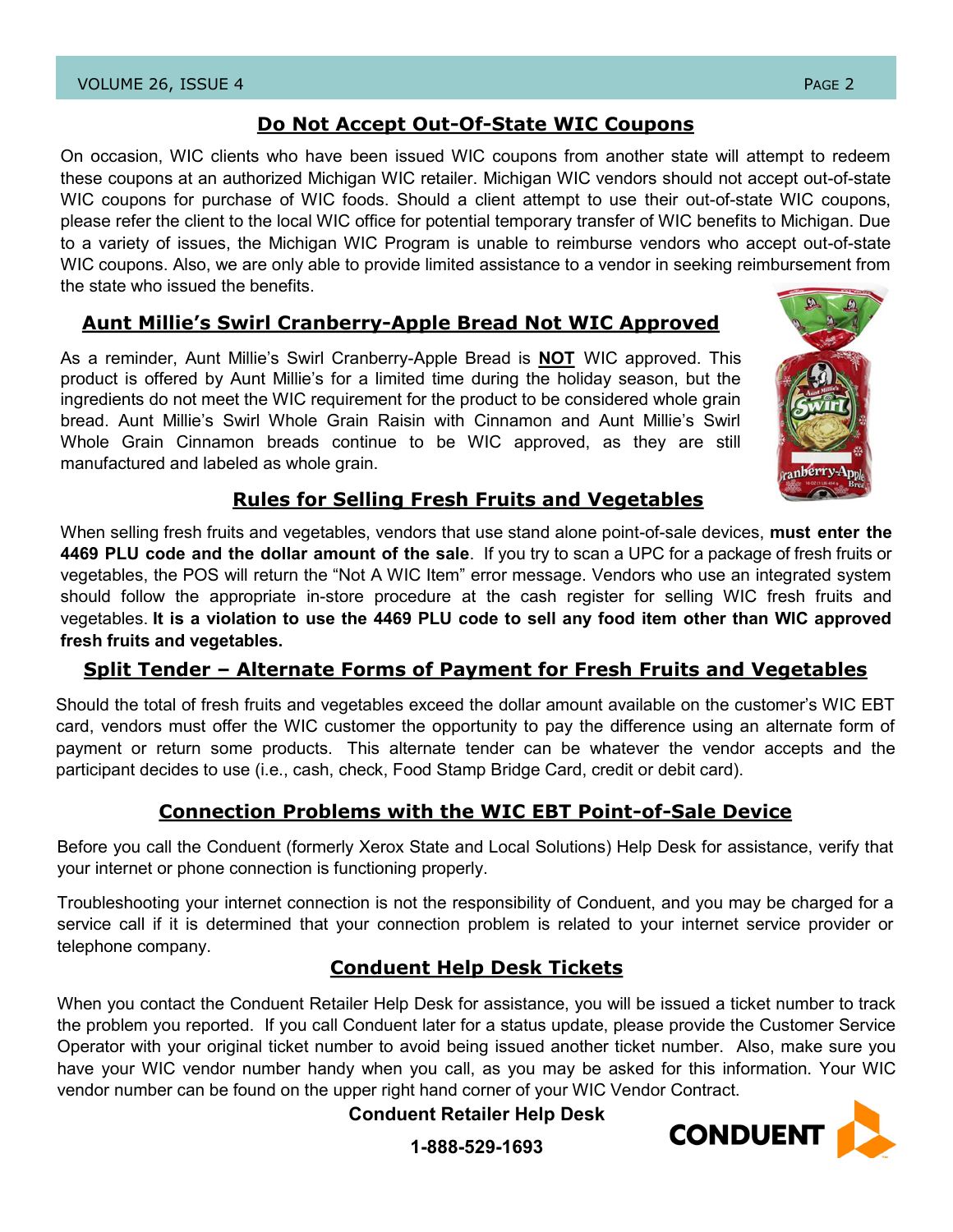### **Purchasing Infant Formula for Resale to WIC Customers**

Important reminder – the Michigan WIC Program requires that all WIC authorized vendors **MUST only purchase infant formula from wholesalers, distributors, and retailers licensed by the Michigan Department of Agriculture and Rural Development (MDARD) or from infant formula manufacturers registered with the Food and Drug Administration.**

As online food sales are becoming more popular, please remember that all of the requirements for purchasing infant formula for resale to WIC customers still apply to online purchases. The seller must be licensed by the Michigan Department of Agriculture and Rural Development or registered with the Food and Drug Administration. Further, purchase records must also meet all the technical requirements in Section IV, page 7 of your WIC Vendor Contract.

MDARD is available to answer any questions as to whether a wholesaler, distributor, or retailer is properly licensed or general questions you may have regarding licensing requirements and procedures. You may contact the MDARD in a variety of ways:

- Contact by phone: 1-800-292-3939
- Contact by e-mail: mda-[info@michigan.gov](mailto:mda-info@michigan.gov)
- Website: <http://michigan.gov/mdard>
- Find a Licensed Michigan Business: [MDARD Licensing, Certification and Registration](http://www.michigan.gov/mdard/0,4610,7-125-1569_2459---,00.html)

If you are unable to confirm MDARD licensure status or have any questions regarding this requirement, please call the WIC Vendor Relations Unit at 517-335-8937. This line will be answered by a live person from 8:00am – 5:00pm Monday through Friday.

#### **Also, you must retain all purchase records, receipts, and invoices for WIC approved foods for at least three (3) years.**

Requirements for inventory and purchase records can be found on Page 7, Section IV of your WIC Vendor Contract. These requirements will be strictly enforced and inventory records not meeting them will not be accepted. Accordingly, it is strongly suggested that WIC vendors provide their infant formula suppliers with a copy of these requirements.

If you have any questions about any of these policies, please call the WIC Program at 517-335-8937 or visit our website at www.michigan.gov/wic.

#### **Infant Formula Manufacturers Registered with the FDA**

| Mead Johnson                     | Nestle USA                                                                                       |  |  |
|----------------------------------|--------------------------------------------------------------------------------------------------|--|--|
| <b>Mead Johnson Nutritionals</b> | <b>Nestle Infant Nutrition</b>                                                                   |  |  |
| 2400 West Lloyd Expressway       | 12 Vreeland Road Box 697                                                                         |  |  |
| Evansville, IN 47721             | Florham Park, NJ 07932                                                                           |  |  |
| <b>Abbott Laboratories</b>       | Nutricia North America*                                                                          |  |  |
| <b>Abbott Nutrition</b>          | (Formerly Scientific Hospital Supplies (SHS) North America)                                      |  |  |
| 3300 Stelzer Road                | <b>Nutricia North America</b>                                                                    |  |  |
| Columbus, OH 43219               | 9900 Belward Campus Drive Suite 100                                                              |  |  |
|                                  | Rockville, MD 20850<br>*SHS International, based in the UK, manufacturers most of Nutricia North |  |  |

*\*SHS International, based in the UK, manufacturers most of Nutricia North America Products. Nutricia North America distributes the products in the US*